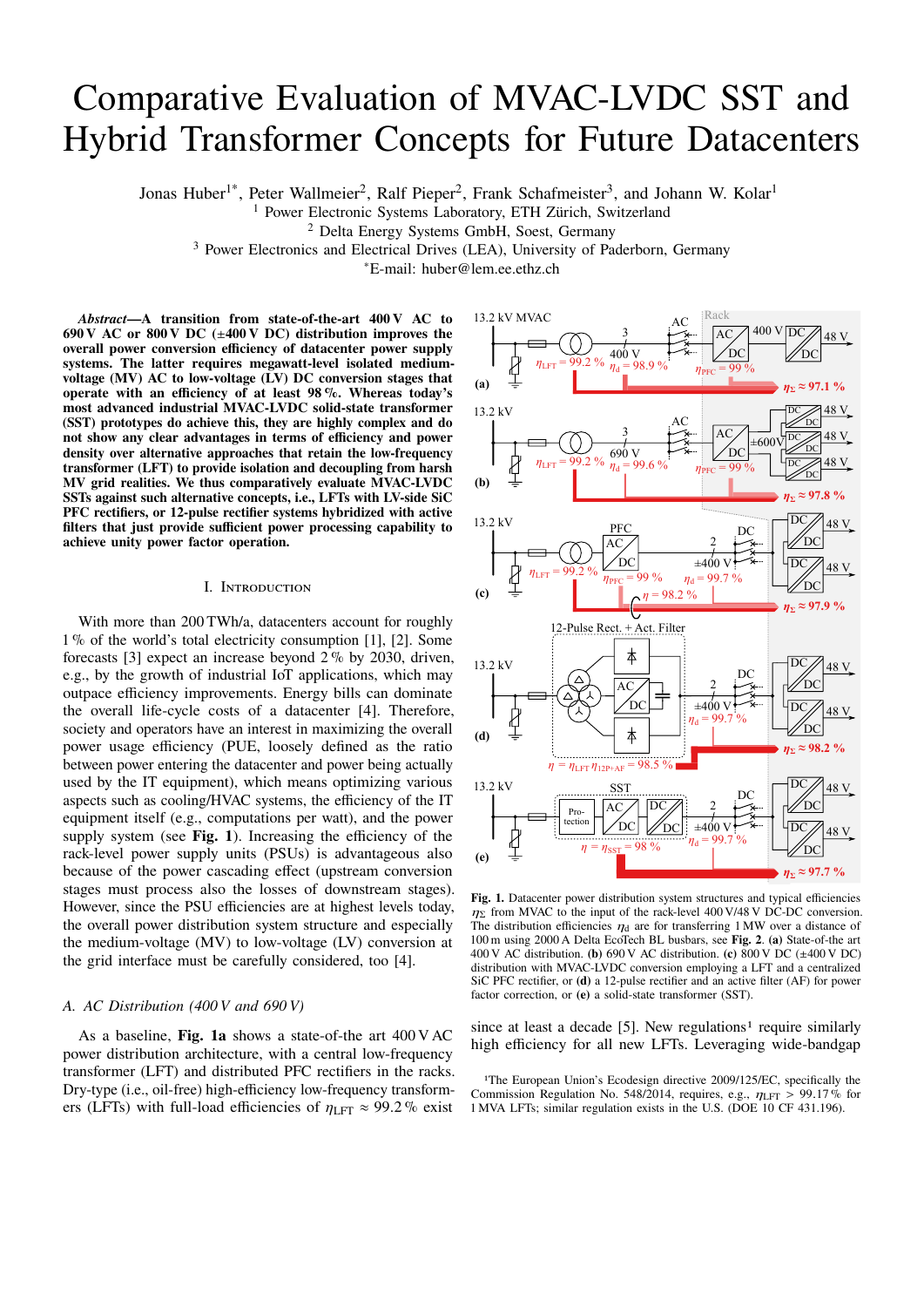

**Fig. 2.** Distribution efficiency  $\eta_d$  and copper usage for Delta EcoTech BL [8] busbars of different current ratings when transferring 1 MW over a distance of 100 m at different voltages, assuming a conductor temperature of 60 °C. The inset shows the different configurations of the conductors used for AC or DC.



Fig. 3. Realization of a PFC rectifier for a 690 V AC grid with a three-level flying-capacitor topology using 900 V SiC MOSFETs.

(WBG) power semiconductors, PFC rectifiers with  $\eta_{PFC} \approx 99\%$ are clearly feasible; in fact, significantly higher values have been demonstrated by research systems [6]. Considering a typical average distance of 100 m between the LFT and the server racks and a standard busbar arrangement (see **Fig. 2**), the baseline architecture achieves a full-load efficiency of  $\eta_{\Sigma} \approx 97.1$ % from MVAC input to the rack-level 400 V/48 V DC-DC PSUs.

As losses in identical distribution busbars reduce with the square of the distribution voltage (see **Fig. 2**), a step from 400 V AC to 690 V AC (see **Fig. 1b**) improves  $\eta_{\Sigma}$ . PFC rectifiers suitable for this increased AC voltage can be realized with three-level topologies (see, e.g., **Fig. 3**) and thus again  $\eta_{\text{PFC}} \approx 99\%$ . A 690 V AC architecture would thus result in a clearly improved  $\eta_{\Sigma} \approx 97.8\%$  (and correspondingly lower OPEX) because of the reduced distribution losses.2 Note that two or three off-the-shelf rack-level 400 V/48 V DC-DC PSUs can be stacked to handle the PFC rectifier's higher DC output voltage without affecting their conversion losses; this is why we do not include these DC-DC PSUs in the discussion and in  $\eta_{\Sigma}$ . The same applies to the uninterruptible power supply (UPS) systems, as we assume a distributed UPS with local battery storage on the 48 V level [7].

Even though a further increase of the (AC) distribution voltage level to MV has been considered in combination with rack-level MVAC-LVDC conversion (i.e., low-power MVAC-LVDC solid-state transformers, SSTs) [9]–[14], the associated overhead regarding MV-side protection equipment



**Fig. 4.** Integration of roof-top photovoltaics (PV) and fuel cells (FCs) in the datacenter power supply with **(a)** 690 V AC or **(b)** 800 V DC distribution. Larger (utility-scale) renewable power infeed would occur via MVAC or MVDC [15] collector grids, and is beyond the scope of this paper.

and switchgear (disconnectors, grounding switches) seems too costly.

### *B. DC Distribution (800 V DC /* ±*400 V DC)*

Alternatively, DC distribution systems are considered as well [4]. Moving, for example, to 800 V DC (advantageously symmetric  $\pm 400 \text{ V}$  DC with respect to ground) would be possible using the same busbars with a different conductor assignment and result in slightly lower distribution losses as observed for 690 V AC (see **Fig. 2**). Again, two rack-level 400 V/48 V DC-DC PSUs could be stacked to interface the ±400 V DC distribution system. A DC distribution architecture comes with challenges regarding protection (DC breakers, reverse polarity and inrush current protection of the racklevel PSUs, etc.), which are, however, not in the scope of this analysis.

Regarding the integration of renewable energy sources such as rooftop photovoltaics (PV) or fuel cells (FCs) to replace diesel gensets providing backup power, an 800 V DC distribution is highly advantageous compared to a 690 V AC distribution, because a DC-AC and an AC-DC conversion stage can be omitted (see **Fig. 4**).

Considering the typical case of power supply from the grid, however, a central MVAC-LVDC interface is required. This paper focuses on the three conceptually different options for the realization of a MVAC-LVDC converter stage: the LFT could be retained and the PFC rectifiers centralized (see **Fig. 1c** and **Section II**). Alternatively, robust 12-pulse rectifier systems complemented by active filters (AFs) to achieve power factor correction, thus forming *hybrid transformers*, could be employed (see **Fig. 1d** and **Section III**). Finally, SSTs with medium-frequency transformers (MFTs) could be employed (see **Fig. 1e** and **Section IV**). We introduce the key characteristics of these three realization options, whenever possible taking into account published data of industrial (prototype) systems, which facilitates a comparative evaluation

<sup>2</sup>It would also be possible to reduce the distribution busbars' copper cross section (and hence CAPEX) instead, thereby accepting lower  $\eta_d$  and  $\eta_{\Sigma}$ , i.e., higher OPEX. A life-cycle cost (LCC) analysis would reveal the optimum balance but is beyond the scope of this paper, where we consider identical busbars and hence identical realization effort for the distribution system.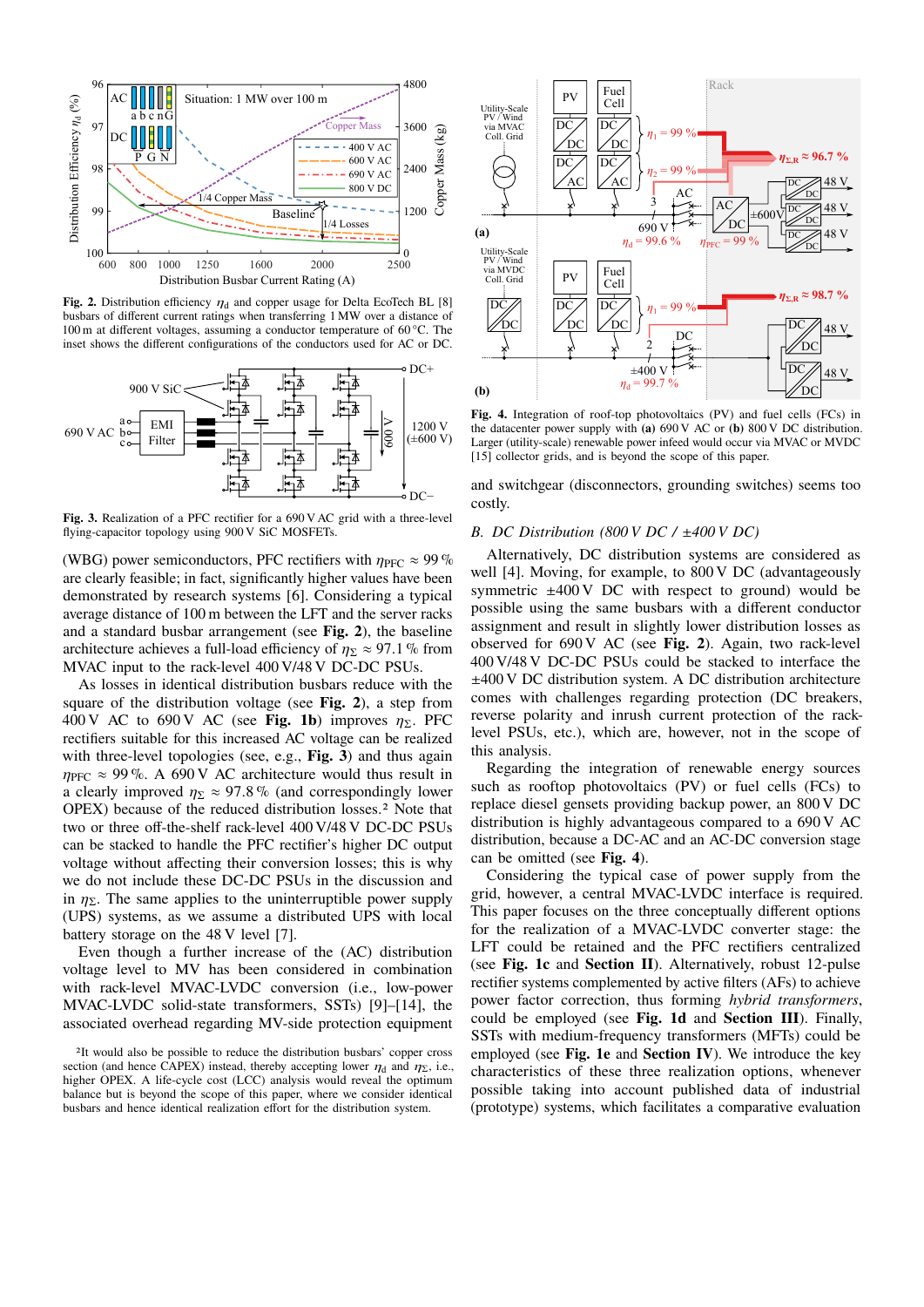(see **Section V**) regarding efficiency, power density, and further aspects such as costs and resource usage. The relevance of this analysis extends beyond datacenters [9]–[14] to other applications of MVAC-LVDC conversion such as ultra-fast EV charging [16]–[21] and high-power electrolysis [22], [23]. Note that in these applications, however, wider output voltage ranges must be covered, which typically requires additional non-isolated DC-DC conversion stages.

# II. MVAC-LVDC with LFT and Central SiC PFC Rectifier

An 800 V DC distribution can be realized by centralizing the PFC rectifier functionality and concentrating it in a single high-power unit connected to the (existing) LFT as shown in **Fig. 1c**. As it can be assumed that doing so neither changes  $\eta_{\text{LFT}} \approx 99.2\%$  nor  $\eta_{\text{PFC}} \approx 99\%$ , the MVAC-LVDC conversion efficiency becomes  $\eta \approx 98.2$ %. Considering empirical power densities of LFTs  $(0.3 \text{ kVA/dm}^3, [24])$  and state-of-the-art highpower PFC rectifiers  $(1.4 \text{ kVA/dm}^3, \text{ e.g., } [25])$ , we find a power density of  $\rho \approx 0.25 \text{ kW/dm}^3$ ; actual realizations may result in somewhat lower values (switchgear, etc.).

Simply centralizing the PFC rectification functionality thus results only in a very minor improvement of  $\eta_{\Sigma} \approx 97.9\%$ compared to a 690 V AC distribution as a consequence of the only slightly lower distribution losses (higher distribution efficiency  $\eta_d$ ), see **Fig. 2**. On the other hand, the LFT renders this approach robust, compatible with existing MVside infrastructure, and fully scalable to arbitrary MV levels. The realization of the high-power SiC PFC rectifier can follow proven LV converter design and construction paradigms, whereby parallel-interleaving approaches should be considered to achieve a certain degree of modularization and possibly redundancy. Furthermore, such highly efficient SiC LV AC-DC converters could advantageously also find widespread application as PV inverter stages, e.g., coupled to the MV grid via a high-efficiency LFT. applied to the VVACUVDC current set in the signification of MVACUVDC current in state in state in space of the system and the system and the system in the system in the system in the system in the system in the system in

# III. MVAC-LVDC Hybrid Transformers

The MVAC-LVDC interface discussed in the previous **Section II** processes the full power with an active power electronic stage (the same applies to SSTs discussed in the next **Section IV**). This might not be necessary if a certain reduction of functionality can be accepted (e.g., datacenters do not need bidirectional power flow capability<sup>3</sup>). Entirely passive and hence highly robust 12-pulse4 diode rectifiers (see **Fig. 1d** and **Fig. 5a**) achieve a relatively high power factor (i.e., PFC functionality) simply by means of feeding two six-pulse diode rectifiers from two LV-side voltage systems that are 30° phase shifted with respect to each other. This can be achieved by configuring a three-winding LFT with one LV-side winding



**Fig. 5. (a)** Completely passive 12-pulse rectifier with DC-side parallel connection. **(b)** 12-pulse rectifier with active filter (AF) to achieve sinusoidal grid currents and reactive power compensation, thus forming a hybrid MVAC-LVDC transformer. The optional connection to the LVDC output bus [30] enables limited reverse power flow capability (see simulation results in **Fig. 6**).

in star and the other in delta connection, see **Fig. 5a**.5 The superposition of the thus phase-shifted diode rectifier input currents cancels low-frequency harmonics in the MV-side grid current, most prominently the 5th and the 7th, leading to a relatively low total harmonic distortion (THD).

#### *A. Active Filtering and Reactive Power Compensation*

As proposed for *hybrid distribution transformers* [31], [32], this basic passive system can now be complemented by just the active power electronic power processing capability needed to provide certain additional functionality, e.g., sinusoidal shaping of the grid currents and compensation of the reactive power that the diode rectifiers consume. As a corresponding active filter (AF) [33], [34] processes only a fraction of the total power, the impact on the overall efficiency is reduced accordingly (*partial power processing* [35]). The AF can be connected to the MV grid via a dedicated LFT, or, advantageously, via a third LV-side winding of the main LFT as shown in **Fig. 5b**.6

Furthermore, if the AF is connected to the main LVDC bus (which is not necessary for the active filtering functionality as no active power is processed) as suggested in [30] and shown in **Fig. 5b**, the AF can be utilized to achieve limited (by the AF's power rating, e.g., about 25 % in the case discussed here) reverse power flow. **Fig. 6** shows exemplary simulation results that demonstrate this capability.

The AF's power rating depends on the rectifier's reactive power consumption. LFTs typically feature a minimum (required by standards) short-circuit reactance of  $x_k = 4\%$ . This reactance defines the  $di/dt$  of the rectifier diodes' commutation and ultimately causes a fundamental-frequency reactive power consumption,  $Q_1/P_{\text{dc}} \approx 20\%$ . In addition, the still non-perfect sinusoidal current shape leads to a distortion reactive power consumption of  $D/P_{\text{dc}} \approx 15\%$ . The total reactive power consumption of a passive 12-pulse rectifier thus becomes  $Q/P_{\text{dc}} = \sqrt{Q_1^2 + D^2}/P_{\text{dc}} \approx 25\%$ . The derivations are beyond

<sup>3</sup>Datacenters are unlikely to feed power back to the grid (e.g., from UPS systems or rooftop PV); even if future datacenters would be obliged to show a grid-supporting behavior, a reduction of the consumption from the grid could be achieved by supplying the IT load (partly) with local batteries, gensets, fuel cells, or renewables, but without effectively feeding power back into the grid.

<sup>4</sup>18-pulse or 24-pulse designs would further improve the grid current quality, and could be interesting options for higher power levels that would anyway

<sup>5</sup>Even though often a DC-side interphase transformer is employed to ensure equal current sharing among the parallel-connected diode rectifiers [26], it is not strictly needed and can be omitted to reduce losses and size [27]–[29]. The LFT design must then provide sufficient leakage inductance ( $\approx 4\%$ ) also between the two secondary windings (not only between the primary and each secondary), preventing interbridge currents and harmonic flux components in the core [27].

<sup>6</sup>Note that alternatively the typical DC-side interphase transformers of 12 pulse rectifiers could be replaced with *electronic smoothing inductors* (ESIs) [36]. Advanced control of these as discussed in [37] can realize sinusoidal grid currents, i.e., the approach essentially shifts the active filtering functionality from the AC side to the DC side.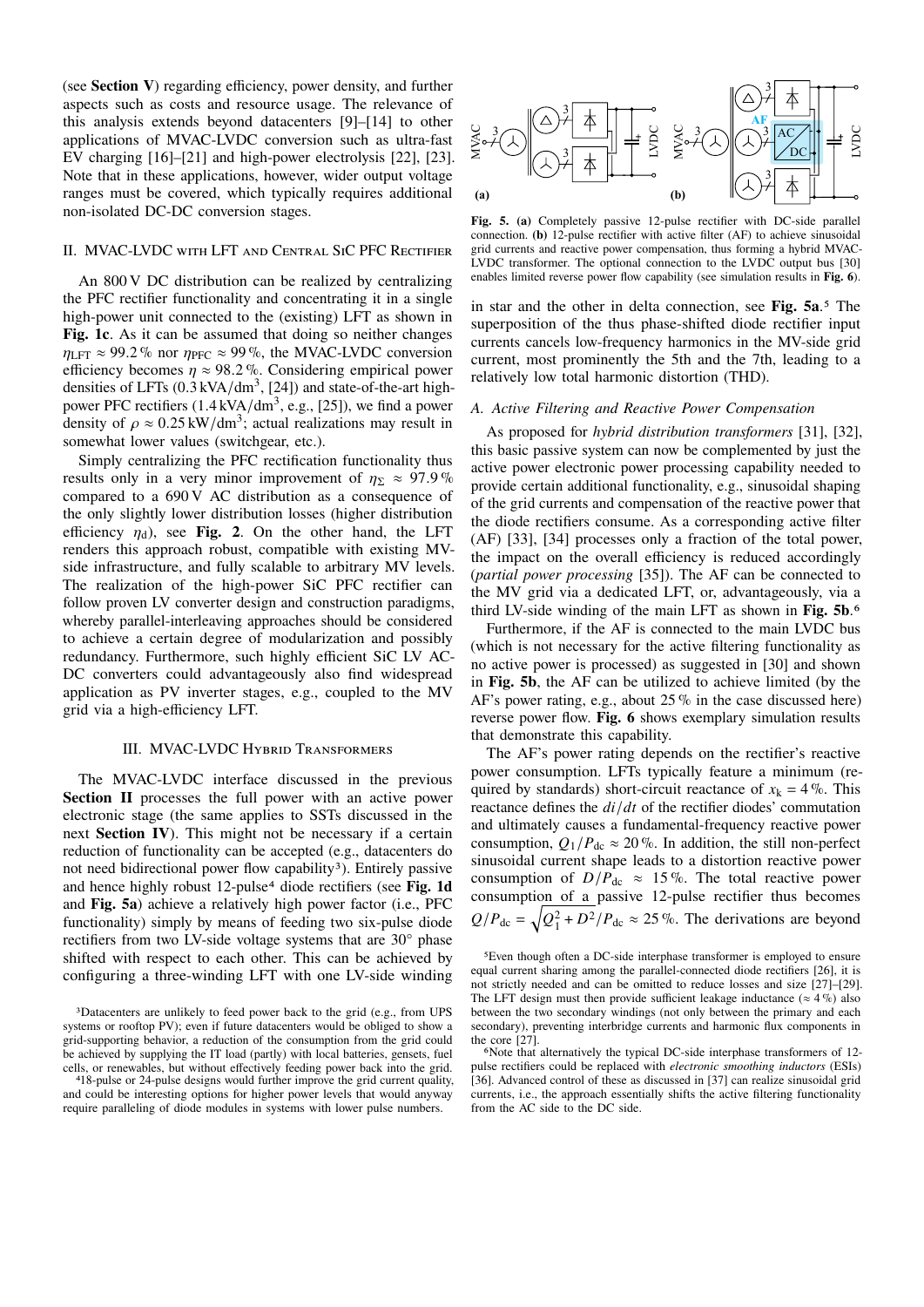

**Fig. 6.** Simulation of the system shown in **Fig. 5b**, i.e., a 1 MW 12-pulse rectifier with DC-bus-connected AF, demonstrating sinusoidal MV grid currents and unity power factor operation upon activation of the AF after 50 ms, as well as (limited) reverse power flow capability. The MV grid voltage is 13.2 kV, and the nominal DC output voltage is  $800 \text{ V}$  (at  $50\%$  of the nominal load).  $v_{\text{grid}}$  and  $i_{\text{grid}}$  are the MV-side grid phase-to-neutral voltage and grid current, respectively, and  $i'_{AF}$  is the AF current referred to the MV side.



**Fig. 7. (a)** Idealized dependence of the output voltage of a controlled thyristor rectifier on the firing angle  $\alpha$ ; due to the cosine-shaped control characteristic, a relatively small output voltage control range results in large firing angles and hence high reactive power consumption. **(b)** Output DC voltage of uncontrolled and controlled 12-pulse rectifiers in dependence of the output power  $P_{dc}$ and the grid voltage  $V_{\text{mv}}$ . The color scale indicates the total reactive power consumption,  $Q/P_{\text{dc}}$ , and the worst-case operating points are highlighted.

the scope of this paper and can be found in textbooks such as [26], or the quantities can be obtained from circuit simulations (as done here for the considered variant without a DC-side interphase transformer, resulting in a worst-case  $Q/P_{\text{dc}} \approx 27.5\%$ ).

Considering this AF rating, assuming  $\eta_{AF} = \eta_{PFC} \approx 99\%$ ,  $\eta_{\text{LET}} = 99.2\%$  (for the main LFT and for an assumed dedicated AF LFT), and estimating the rectifier diode losses as 0.25 % based on datasheet information (Infineon DD350) and simulated device current stresses, we find a high MVAC-LVDC conversion efficiency of  $\eta \approx 98.5\%$  and thus  $\eta_{\Sigma} \approx 98.2\%$ . Considering again  $\rho_{\text{LFT}} \approx 0.3 \text{ kW/dm}^3$  and  $\rho_{\text{AF}} \approx 1.4 \text{ kW/dm}^3$  based on empirical data (see above), estimating the diode rectifier's heat sink volume with a conservative cooling-system performance index (CSPI) [38] of  $10 \text{ W/(K dm}^3)$  and the volume of the 10 mF DC-link capacitor with an empirical energy density of foil capacitors  $(160 \text{ J/dm}^3)$ , the overall power density becomes  $\rho \approx 0.22 \text{ kW/dm}^3$ , which is dominated by the volumes of the LFTs. Note that the (inductive) fundamental-frequency reactive power could also be compensated using capacitor banks [39], which would increase  $\eta$  at the expense of  $\rho$  and flexibility.

Note further that this hybrid approach does not strictly require the AF for a basic system operation, i.e., in case of failure, the AF could be disconnected or bypassed and the system could revert to robust 12-pulse operation while shared fall-back AFs connected to the datacenter's common MVAC bus could ensure an overall grid-friendly behavior.

## *B. Output DC Voltage Regulation*

The output voltage of a 12-pulse diode rectifier directly reflects any deviation of the grid voltage from its nominal value (typ.  $\pm 10\%$  according to EN 50160) and also reduces slightly with increasing load current (i.e., with increasing output power), see **Fig. 7b**.7 Output voltage control could be achieved by means of an on-load tap-changing LFT [22] without significant impact on efficiency, but with drawbacks regarding wear and tear and only limited control dynamics. Alternatively, thyristor rectifiers could control the output voltage as  $V_{dc} = V_{dc, \alpha=0} \cos \alpha$ , where  $\alpha$  is the firing delay angle (see **Fig. 7a**) [26]. However, first, the output voltage can only be reduced compared to that of a diode rectifier, i.e., the LFT's turns ratio must be selected such that the desired DC output voltage can be achieved at the minimum expected grid voltage. Second, as a nonzero firing angle directly translates into a corresponding additional phase-shift of the grid current, this solution would imply significant reactive power consumption of up to  $Q/P_{\text{dc}} \approx 80\%$ , see Fig. 7b, and thus a prohibitively high AF power rating.

Alternatively, a partial-power processing concept could be used to inject a compensating series voltage on the DC side (e.g., similar to [36]). However, additional MV isolation transformers would be needed and the system complexity would increase, thereby voiding the advantageous simplicity and robustness of the hybrid MVAC-LVDC transformer approach. The non-constant output DC voltage thus remains its main drawback, as then the rack-level 400 V/48 V DC-DC PSUs need to be designed for a corresponding input voltage range.

#### IV. MVAC-LVDC Solid-State Transformers

Solid-state transformers (SSTs) have been considered for the realization of fully controllable MVAC-LVDC interfaces for diverse applications, especially when space or weight constraints apply [40], e.g., in traction applications [41].

# *A. Fully Modular SSTs*

Many SST concepts follow a fully modular approach by arranging a number of converter cells in an input-series-outputparallel (ISOP) configuration to handle the high MV-side voltages (series connection) and the high LV-side currents (parallel connection). Each converter cell then contains a PFC rectifier stage and an isolated DC-DC converter.

A full industrial demonstrator of a 400 kW MVAC-LVDC SST for ultra-fast EV charging applications has been presented recently [18]–[20]. This system is an impressive technical achievement and, to the knowledge of the authors, the most advanced industrial MVAC-LVDC SST prototype publicly

<sup>7</sup>Note that for the sake of simplicity, these results have been calculated using analytical expressions assuming the presence of a DC-side interphase transformer. The absence of the interphase transformer does not significantly change the outcome of the analysis, as simulations confirm.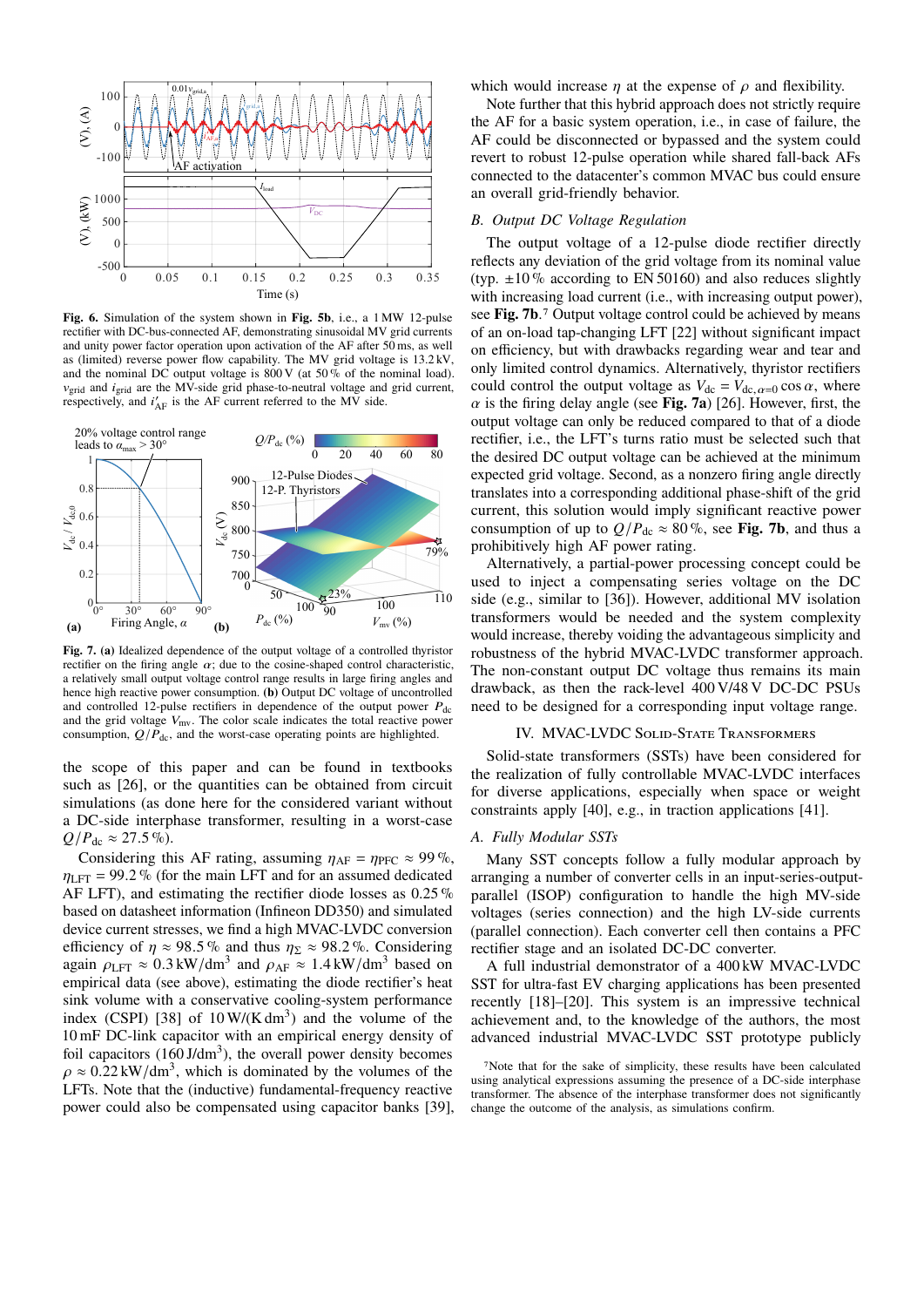

**Fig. 8.** Structure of the 400 kW SST described in [18]–[20] with 9 cells per phase stack and hence a total of 438 individual switches and gate drive units. Each of the 27 cells processes 15 kW with a PFC rectifier and an isolated DC-DC conversion stage.

documented so far. Even though requirements of ultra-fast EV charging applications may differ to some extent from those of datacenters, the system can be considered to represent the current state-of-the-art of industrial MVAC-LVDC SST systems. The SST connects to the 13.2 kV MVAC grid by means of 9 cascaded converter cells per phase (27 in total) as shown in **Fig. 8**, which employ 1200 V SiC devices. Note the resulting high complexity of the multi-cell structure with a total of 438 individual switches and gate drive units (GDUs).8 A certain simplification could be achieved with topologies that are limited to unidirectional power flow such as proposed in [42]. The SST demonstrator achieves an MVAC-LVDC fullload efficiency of  $\eta \approx 98\%$  and hence  $\eta_{\Sigma} \approx 97.7\%$  results. Whereas a very high switching frequency (above 100 kHz) facilitates a high power density of the cells' high-frequency transformers  $(8.5 \text{ kW/dm}^3)$ , it reduces to 0.44 kW/dm<sup>3</sup> for a complete converter cell (including power electronics, isolation case and housing). Finally, the power density of the overall SST system (i.e., including cabinets, input filters, and protection systems<sup>9</sup>) is only  $\rho = 0.047 \text{ kW/dm}^3$ , and the system weighs 3000 kg.

## *B. SSTs with Single Multi-Winding MFT*

Fully modular concepts must provide the full isolation distances in each converter cell and in particular in each low-power MFT, which partly explains the power density discrepancy between MFT and system discussed above. Alternative concepts with a single multi-winding MFT have thus been proposed early on, e.g., for traction applications in [44], and later also for three-phase applications [45], [46]. Whereas ultimately more



**Fig. 9.** MMC-based SST topology according to [52] with a single, fully rated MFT but 528 individual switches (on the MV side); in order to facilitate a comparison with **Fig. 8**, 1200 V SIC MOSFETs are considered.

compact systems may result<sup>10</sup> (e.g.,  $\rho = 0.5 \text{ kW/dm}^3$  has been reported for a 3 MW MVAC-LVDC system in [49], but without information on efficiency, etc.), so far no full-scale industrial demonstrator has been publicly documented in detail.

# *C. MMC-Based SSTs with Single MFT*

A further reduction of the isolation overhead can be expected from SST topologies that limit the modularization to the power electronics and employ only a single, fully rated MFT, i.e., that feature only a single main isolation barrier. This can be achieved by a modular multilevel (MMC) topology, which essentially uses cascaded-cells structures [50] to realize switches of higher voltage rating [51]. With a suitable control method proposed in the early 2000s, the converter cells do not need an external, isolated power supply and the MMC acts as a direct AC-AC converter between a three-phase low-frequency grid and a single-phase high-frequency transformer [52]. Whereas the single MFT is clearly advantageous, note that the complexity remains high: Considering again the same 1200 V SiC devices (operated at 800 V) as in **Fig. 8** and assuming an MV-side MFT transformer voltage that is equal to a grid phase voltage $11$ , the MMC requires 22 cells per arm and thus a total of 528 individual switches (not counting the LV-side rectifier). The approach has recently been proposed for MVAC-LVDC frontends for high-power EV charging [53], but there are no prototypes as of today.

# *D. SSTs with Future High-Voltage SiC Devices*

Academia has explored the benefits of employing novel high-voltage SiC devices, which facilitate designs with fewer cascaded cells or without cascading at all. For example, NC State University has designed a 350 kW (unidirectional) EV charger for direct connection to the 12.47 kV MVAC grid [21]. Calculation results indicate  $\eta \approx 98.1\%$  and  $\rho \approx 1.6 \text{ kW/dm}^3$ .

<sup>8</sup>Note that the *number* of individual switches depends on the ratio between MV level and the switches' blocking voltage rating; it is unrelated to the power level.

<sup>9</sup>Protection of MV-connected power electronics is challenging and typically requires relatively large chokes at the AC input [43].

<sup>10</sup>For example, the shared MFT (or only its windings, see [47], [48, p. 74]) could be embedded in an oil-filled tank for isolation and cooling.

<sup>11</sup>The MV-side MFT voltage is a degree of freedom to adjust the required total arm voltage vs. the current stress [52].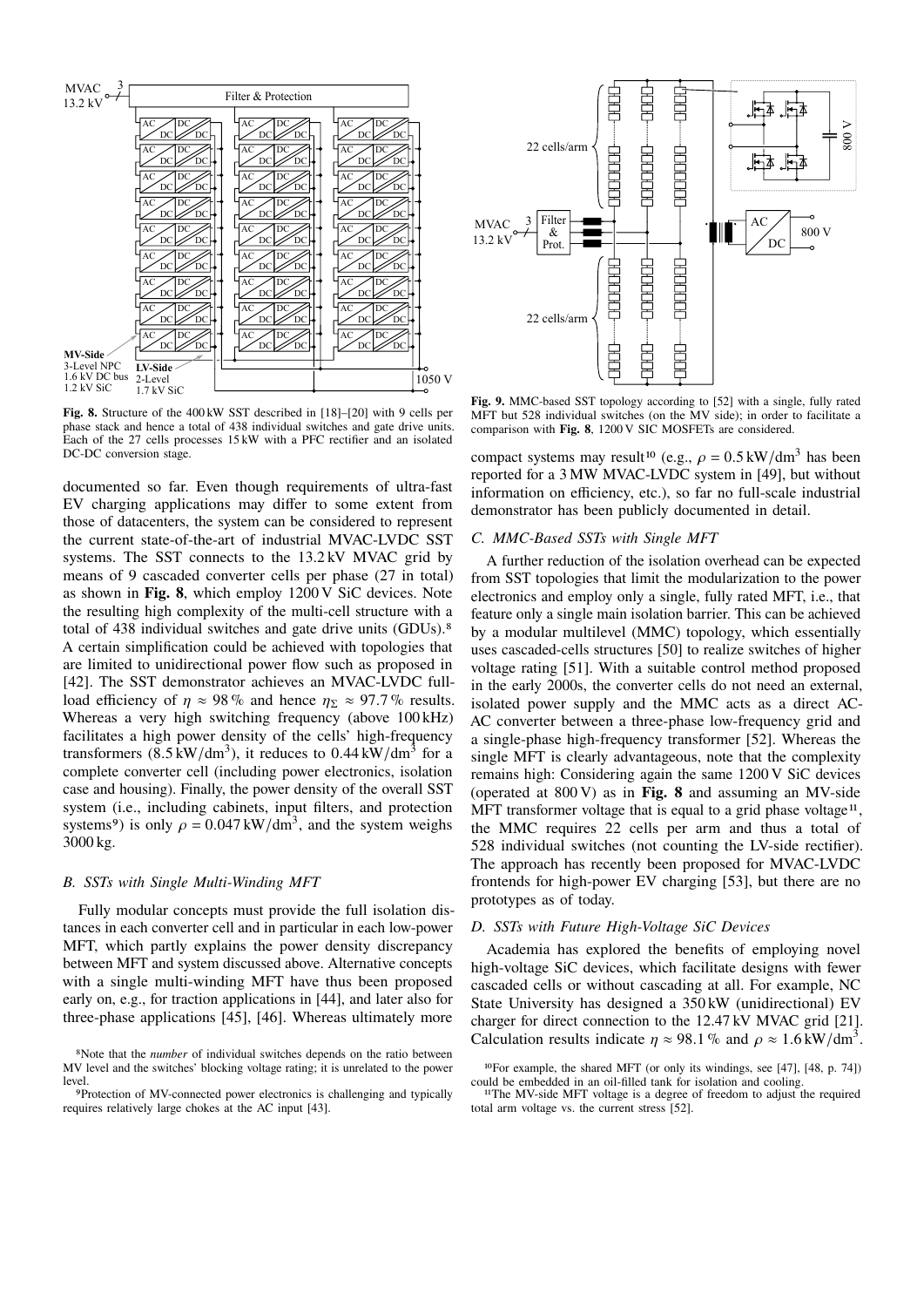

**Fig. 10.** Performance (efficiency at rated power, power density) comparison of SST-based and alternative MVAC-LVDC conversion solutions. Note: singlephase systems are scaled to three phases (star connection of three units).

ETH Zürich has built a 25 kW demonstrator using 10 kV SiC MOSFETs to interface a single-phase 3.8 kV MVAC grid [12], [13]. Employing soft-switching techniques for both, the AC-DC and the isolated DC-DC stage,  $n \approx 98.1\%$  and  $\rho \approx 1.8 \text{ kW/dm}^3$  have been measured experimentally. Whereas these efficiencies can be considered representative, the power densities of industrialized prototypes will be lower (cabinets, isolation coordination to standards, etc.). Configuring two of these modules in series on the AC side would facilitate the connection to a phase of the 13.2 kV grid, and arranging three such two-cell stacks in a star configuration would yield a 150 kW three-phase system requiring a total of 60 individual switches. The overall efficiency can be assumed to remain largely unaffected. Thus, high-voltage SiC devices enable a reduction of the number of modules needed to interface a given grid voltage level, and hence of the overall complexity, but do not result in significant efficiency improvements.

# V. Comparative Evaluation of MVAC-LVDC Interfaces

**Fig. 10** summarizes the efficiency and power density characteristics of the MVAC-LVDC conversion options discussed above. Today's MVAC-LVDC SSTs achieve demonstrated efficiencies of about 98 % (modular industrial systems with LV SiC devices as well as academia prototypes employing upcoming 10 kV SiC devices). A combination of a modern highly efficient LFT and a high-performance LV SiC PFC rectifier can achieve at least the same efficiency and provides the same functionality as an SST (bidirectional power flow, reactive power processing, etc.), without the challenges of MVconnected power electronics or the need to control a massive amount of individual switches as in modular SST systems; proven LV high-power converter assembly and protection techniques are applicable, and the MV-side environment remains unchanged compared to today's systems. Accepting a reduced functionality (mostly unidirectional power flow, unregulated LVDC output voltage), highly robust 12-pulse rectifier systems that are complemented with active filters facilitate even more efficient power conversion thanks to the partial-power-processing approach. Both LFT-based solutions can furthermore easily be scaled to arbitrary MV levels without changing the requirements for the power electronics.



**Fig. 11. (a)** Comparison of the copper mass used in a 1 MVA LFT and in LV distribution cables for the same total power transfer at three-phase 400 V AC or ±400 V DC, considering typical LV cables (Brugg Cables GKN 4). **(b)** Copper usage by sector in the U.S. (2021) [55].

Industrial SST prototypes do not achieve higher power densities than the discussed LFT-based solutions.12 The gain in power density obtained from operating the isolation transformers at higher frequencies seems to be ultimately lost to the splitting of the power conversion into many small sub-units. This is highlighted by the fact that even when considering only the volume of the industrial SST prototype's (see **Section IV**) converter cells, the power density is in the order of that estimated for the LFT-based solutions. The overhead coming from assembly structures, isolation distances, and protection equipment such as the necessary MV-side filter chokes [43] further reduces the power density of the actual SST prototype.

Whereas it is true that LFTs clearly require more resources (mainly copper and silicon steel) than the smaller MFTs of SSTs, **Fig. 11a** highlights how the copper usage of the LV distribution wiring dwarfs that of an LFT; considering typical 400 V AC distribution cables, the amount of copper in an LFT suffices for covering a distance of less than 30 m. Similar considerations apply to busbars in datacenters (see **Fig. 2**). Note also that the electricity sector as a whole is far from dominating the overall copper demand (see **Fig. 11b**). Recycling of the metals in an LFT is relatively straightforward, in contrast to typical power electronic assemblies, which also feature much lower typical lifetimes (e.g., 10 yr vs. 40 yr for an LFT). A full comparison of the different MVAC-LVDC conversion options from a resourceusage or ecological standpoint would be important, but can thus not remain limited to looking at metal usage. Instead, it must include aspects such as embodied energy and recyclability, i.e., a life-cycle inventory (LCI) analysis [56]–[58] is needed, which is, however, beyond the scope of this paper.

Earlier studies have found that cost-wise, fully modular SSTs can't compete with LFTs in MVAC-LVAC applications, but less clear results have been obtained for MVAC-LVDC applications [40]. However, even a high-efficiency (Ecodesign) 1 MVA LFT can be bought for less than 15 kUSD [60]. Comparing a MMC-based SST (see **Fig. 9**) with a single MFT against an LFT-based solution, **Fig. 12** indicates that the LFT's cost must cover the entire SST's MV-side modular AC-

<sup>12</sup>Even a 3 MVA turn-key MV power station for interfacing a 1500 V DC PV system to a MV grid, which combines an LV inverter, an LFT, and all necessary switchgear in a standard 20 ft shipping container, achieves a higher  $\rho \approx 0.08 \text{ kW/dm}^3$ , although  $\eta \approx 97.5\%$  remains lower (standard LFT with  $n_{\text{LET}} \approx 99\%$ , silicon IGBTs instead of SiC MOSFETs resulting in a weighted CEC inverter efficiency of  $\approx 98.5\%$  [54].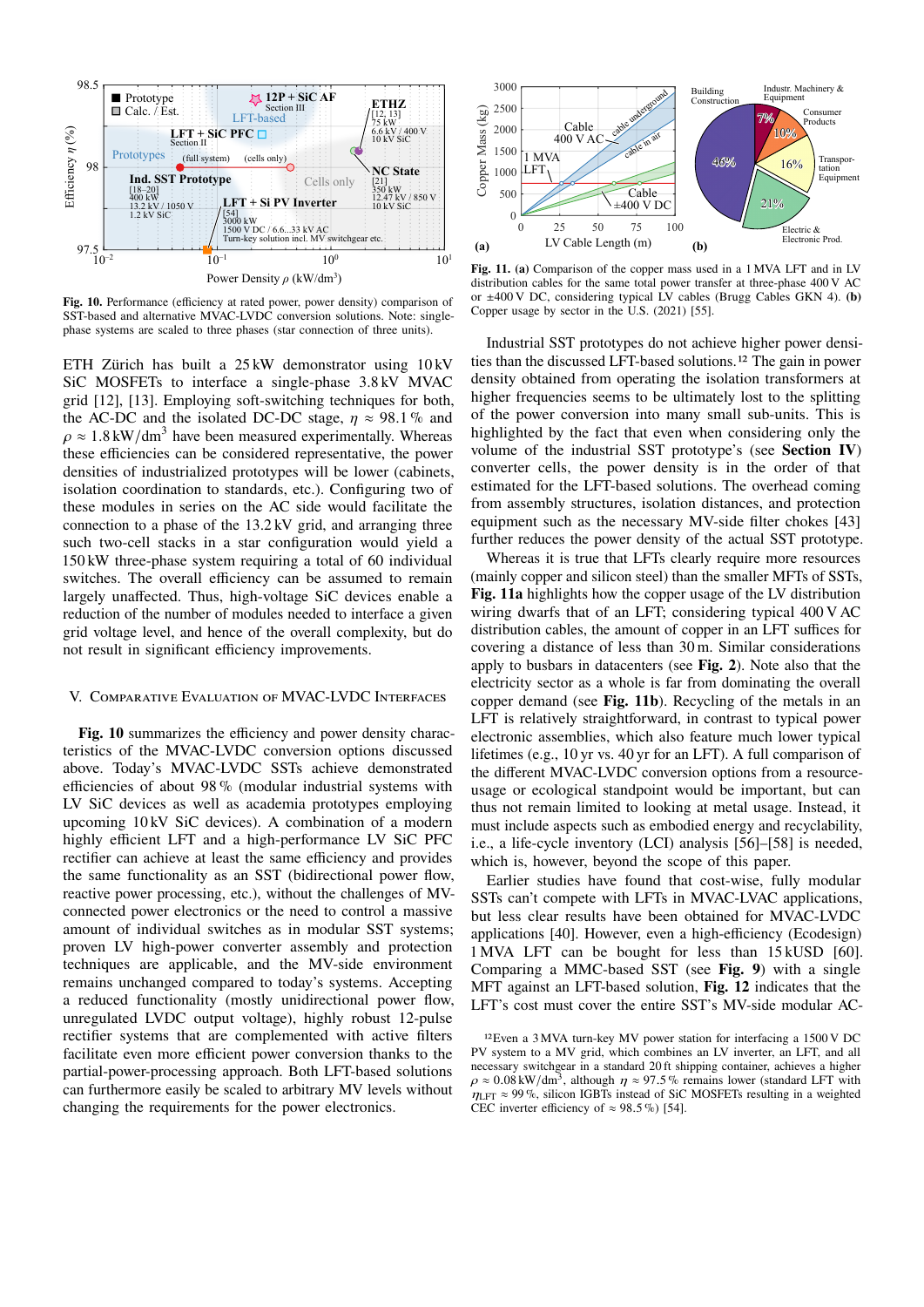

**Fig. 12.** Conceptual comparison of realization costs of MVAC-LVDC conversion with **(a)** an LFT and a SiC PFC rectifier or **(b)** an SST with a single MFT (such as shown in **Fig. 9**). The budget remaining for the SST's MV-side protection, AC-AC power electronic conversion stage, and the MFT is thus less than 15 USD/kVA.



**Fig. 13.** Different locations of the stage that can compensate the grid voltage variations. **(a)** State-of-the-art rack-level or **(b)** centralized PFC rectifier. **(c)** 12-pulse rectifier with unregulated distribution voltage and rack-level DC-DC converters with regulation capability. Partial-power-processing regulating stages **(d)** in the rectifier or **(e)** in the DC-DC converters [59] for improved efficiency.

AC power electronics including potentially needed additional protection/overdimensioning (see, e.g., [43]) and the MFT, as the LV-side power electronics is similar in both cases (same voltage and power processed). As discussed above, the MFT may need less material than an LFT due to the higher operating frequency, but on the other hand more advanced manufacturing processes are needed (e.g., Litz wire windings, core materials with low high-frequency losses). Therefore, the budget for the SST's MV-side power electronics is clearly <15 USD/kVA. Such low specific costs have been achieved for comparably simple automotive DC-AC drive inverters (10 USD/kW in 2017, 2.7 USD/kW R&D target for 2025) [61]. On the other hand, grid-connected PV inverters (again DC-AC inverters without isolation) show still significantly higher specific cost in the order of 30 USD/kW to 55 USD/kW [62]. Considering the additional effort needed for the MFT, MV-level isolation coordination and corresponding assembly structures, communication among the modules, cabinets, and specific protection equipment for relatively sensitive power electronics connected to the MV grid, cost-parity for MVAC-LVDC SSTs with LFT-based solutions seems not within easy reach.

Finally, in the context of datacenters, at least one stage in the conversion chain between the non-constant grid voltage and the ideally relatively constant 48 V DC voltage supplied to the IT equipment must provide the corresponding adaption capability, see **Fig. 13**. A central generation of a stable

±400 V DC distribution voltage would facilitate simplified rack-level 400 V/48 V DC-DC PSUs that could be realized as highly efficient unregulated DC transformers [63]. If, on the other hand, otherwise advantageous 12-pulse rectifiers are used, the rack-level DC-DC PSUs need to provide a certain voltage control range, which could be efficiently realized with partial-power-processing concepts such as [59].

# VI. CONCLUSION

The presented analysis indicates that current industrial MVAC-LVDC SST demonstrators, for, e.g., datacenters or other applications such as high-power EV charging, do not outperform alternatives that retain the LFT and either complement it with LV-side high-efficiency SiC PFC rectifier systems (providing identical functionality) or employ robust 12-pulse rectifier systems with active filters (with reduced functionality, i.e., unidirectional power flow and no regulated LVDC voltage). SSTs face challenges regarding protection, robustness, and complexity, and are not easily scalable to arbitrary MV levels. Whether SST-based solutions can achieve cost-parity with LFTbased solutions even in the far future (volume production) is therefore in question.

Considering datacenter power supply architectures, we find that highest efficiency ( $\eta_{\Sigma} \approx 98.2\%$ , from MVAC to the input of the rack-level 400 V/48 V DC-DC PSUs) can be achieved with an  $800 \text{ V}$  DC ( $\pm 400 \text{ V}$  DC) distribution and a 12-pulse rectifier (with active filter) MVAC-LVDC interface. However, this has to be weighed against the system-level implications of a DC distribution system (e.g., impact on the protection concepts), especially in the light of similarly favorable efficiencies ( $\eta_{\Sigma} \approx$ 97.8 %) that can be achieved by means of an increase of the AC distribution voltage to 690 V. Ultimately, only full life-cyclecost (LCC) analyses considering the entire power supply system can identify the overall best solution for a given application scenario.

#### **REFERENCES**

- [1] IEA, "Data centres and data transmission networks," 2020. [Online]. Available: https://tinyurl.com/2p8r4da8
- [2] E. Masanet, A. Shehabi, N. Lei, S. Smith, and J. Koomey, "Recalibrating global data center energy-use estimates," *Science*, vol. 367, no. 6481, pp. 984–986, Feb. 2020.
- [3] M. Koot and F. Wijnhoven, "Usage impact on data center electricity needs: A system dynamic forecasting model," *Applied Energy*, vol. 291, p. 116798, Jun. 2021.
- [4] P. T. Krein, "Data center challenges and their power electronics," *CPSS*
- *Trans. Power Electron. Appl.*, vol. 2, no. 1, pp. 39–46, 2017. [5] ABB Ltd., "EcoDry: The highest-efficiency dry-type transformers," Apr. 2011. [Online]. Available: https://tinyurl.com/2p52zv2n
- [6] L. Schrittwieser, M. Leibl, M. Haider, F. Thöny, J. W. Kolar, and T. B. Soeiro, "99.3% efficient three-phase buck-type all-SiC SWISS rectifier for DC distribution systems," *IEEE Trans. Power Electron.*, vol. 34, no. 1,
- pp. 126–140, Jan. 2019.<br>
[7] P. Sarti, "Facebook: Efficient power distribution: 277Vac distribution<br>
w/o centralized UPS, 95% high efficiency solution, battery cabinet as<br>
distributed backup energy unit," in 2011 IEEE Hot
- 2020. [Online]. Available: https://tinyurl.com/56s7yhs6 [9] B. Hafez, H. S. Krishnamoorthy, P. Enjeti, S. Ahmed, and I. J. Pitel,
- "Medium voltage power distribution architecture with medium frequency isolation transformer for data centers," in *Proc. 29th Annu. IEEE Appl. Power Electron. Conf. and Expo. (APEC)*, Fort Worth, TX, USA, Mar. 2014, pp. 3485–3489.
- [10] D. Rothmund, G. Ortiz, and J. W. Kolar, "SiC-based unidirectional solidstate transformer concepts for directly interfacing 400V DC to medium-voltage AC distribution systems," in *Proc. 36th IEEE Int. Telecom. Energy Conf. (INTELEC)*, Vancouver, Canada, Sep. 2014.